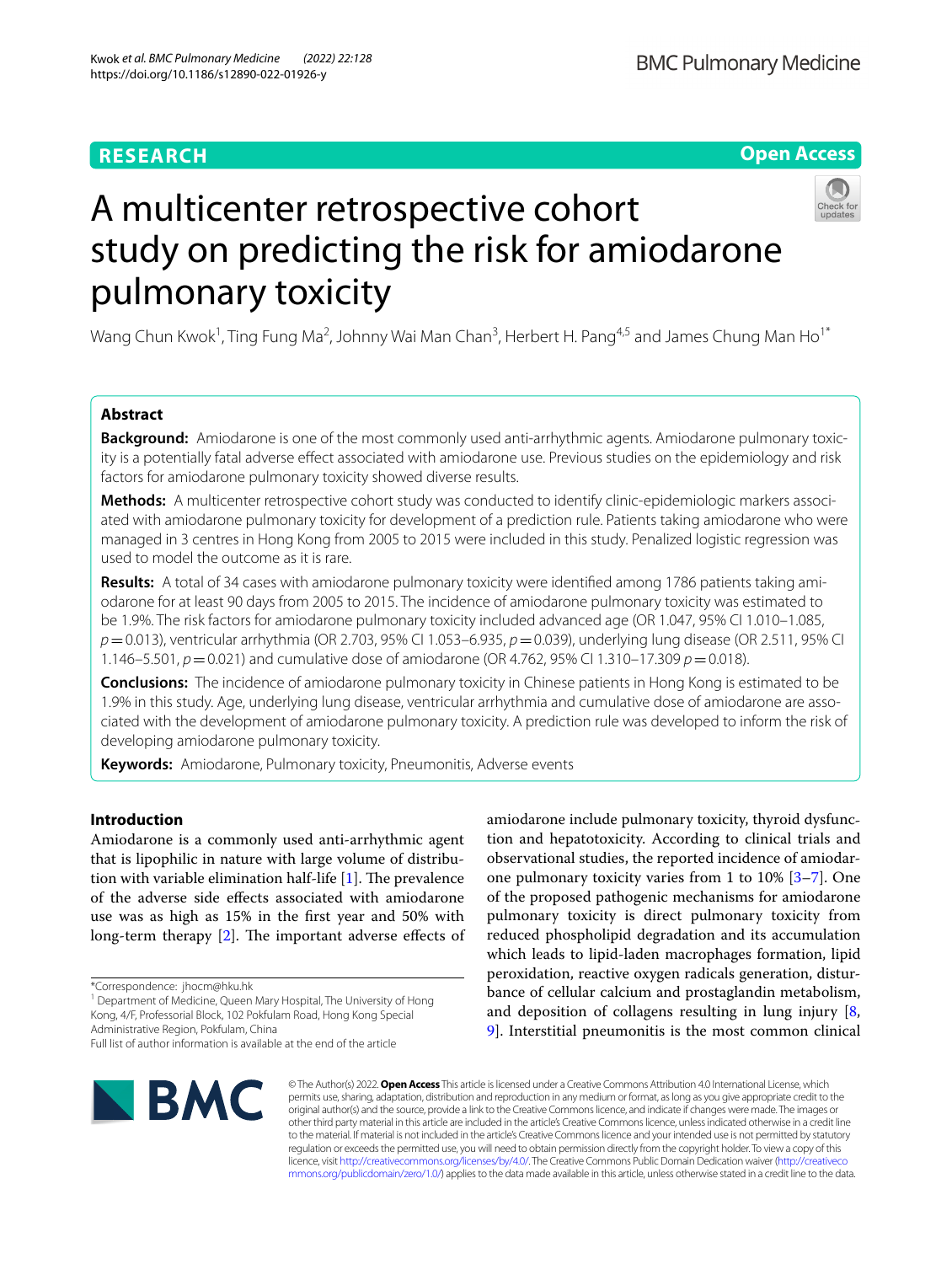manifestation of amiodarone pulmonary toxicity [[10,](#page-8-6) [11](#page-8-7)]. Other clinical patterns of amiodarone pulmonary toxicity include eosinophilic pneumonia [\[12\]](#page-8-8), organizing pneumonia [\[13\]](#page-8-9), acute respiratory distress syndrome (ARDS) [[14\]](#page-8-10), difuse alveolar haemorrhage [[15](#page-8-11)], lung nodules [[16](#page-8-12)] and pleural effusion [\[17\]](#page-8-13).

Reported risk factors of amiodarone pulmonary toxicity include age above 60 years old, duration of amiodarone use of 6 to 12 months  $[18]$  $[18]$ , pre-existing lung disease especially chronic obstructive pulmonary disease [\(3](#page-8-2), [19](#page-8-15)), male gender, underlying renal disease [[3\]](#page-8-2) and elevated plasma monodesethylamiodarone concentration [\(4](#page-8-16)). Despite the fact that majority of amiodarone pulmonary toxicity cases respond to cessation of amiodarone and initiation of steroid treatment, deaths can occur. The mortality was reported to be 10 to 23% in the literature [[20,](#page-8-17) [21\]](#page-8-18). While there are different patterns of amiodarone pulmonary toxicity, diferent subtypes correspond to diferent prognosis. Acute respiratory distress syndrome (ARDS) due to amiodarone pulmonary toxicity is associated with mortality up to 50% [[14,](#page-8-10) [20\]](#page-8-17). On the contrary, patients who presented with pulmonary nodules were reported to have better prognosis [\[16](#page-8-12)].

The studies on amiodarone pulmonary toxicity have signifcant heterogeneity with variable results on incidence and risk factors. As amiodarone pulmonary toxicity is a potentially fatal adverse efect from amiodarone use, identifying the risk factors for amiodarone pulmonary toxicity would enable clinicians to identify at-risk group and consider appropriate alternative anti-arrhythmic, and also timely arrange assessment imaging for patients on long-term amiodarone.

## **Materials and methods**

A multi-centre retrospective cohort study to identify the key clinico-epidemiologic factors that predict development of amiodarone pulmonary toxicity was conducted. List of patients on amiodarone from 1st January 2005 to 31st December 2015 was obtained from the Pharmacy Departments in three major regional public hospitals in Hong Kong (Queen Mary Hospital, Grantham Hospital and Queen Elizabeth Hospital). Queen Mary Hospital and Queen Elizabeth Hospital are two major regional acute hospitals and tertiary cardiac referral centres in Hong Kong, serving the Hong Kong West and Kowloon Central clusters respectively. Grantham Hospital is the only heart transplant centre in Hong Kong receiving cardiac referrals from the whole territory. There are 414, 630 and 282 medical beds (including coronary care units) in Queen Mary Hospital, Queen Elizabeth Hospital and Grantham Hospital respectively. All three hospitals provide in-patient and out-patient specialized cardiac services to patients with a variety of cardiac conditions.

Chinese patients aged 18 years or above who had been on amiodarone for at least 90 days were included in the study in order to identify the development of chronic amiodarone pulmonary toxicity. Patients who had underlying interstitial lung disease prior to amiodarone exposure were excluded from the study as the development of amiodarone pulmonary toxicity among patients with underlying interstitial lung disease would be difficult to diagnose. The worsening of clinical and radiological features could be due to deterioration or exacerbation of the underlying interstitial lung disease or amiodarone pulmonary toxicity. In general, amiodarone would be avoided in patients with amiodarone pulmonary toxicity if possible.

Demographic data (age, gender, smoking status), relevant respiratory symptoms (cough, sputum, shortness of breath) and clinical data/investigations (underlying cardiac diagnosis, underlying arrhythmia, comorbidities, duration of amiodarone treatment, dose of amiodarone, complications during amiodarone treatment, blood tests for organ functions) were collected through clinical record review. The relevant chest X-ray and computed tomography (CT) flms were reviewed to confrm the radiological fndings and diagnosis. Ever-smoker was defned as one who had smoked at least one cigarette a day, pipe, water pipes, cigars, and hand rolled cigarettes, for one year or more. For patients who had received amiodarone treatment, the cumulative dose and duration of exposure were retrieved from review of clinical records. The renal function was assessed by estimated glomerular fltration rate (eGFR) by the Modifcation of Diet in Renal Disease (MDRD) Study equation.

This study was approved by the Institutional Review Board of the University of Hong Kong/Hospital Authority Hong Kong West Cluster and Kowloon Central/East Cluster (HKU/HA HKW IRB approval no.: UW16-353, UW17-450; KCC/ KCC/KEC IRB approval no.: REC (KC/ KE)-17-0237/ER-1).

The primary outcome was the development of amiodarone lung toxicity. The diagnosis of amiodarone lung toxicity was based upon all of the following criteria including new onset of pulmonary symptoms and/or new chest radiographic abnormalities without evidence supporting congestive heart failure, infectious processes or malignancy. All cases of amiodarone pulmonary toxicity were reviewed by investigators (WC Kwok and JCM Ho) to confirm the diagnosis. The final categorization of patients exposed to amiodarone into those with or without amiodarone pulmonary toxicity was determined by a consensus meeting of two investigators (WC Kwok and JCM Ho). In the consensus meeting, the patient's clinical history, relevant imaging, laboratory test results and any treatment of amiodarone pulmonary toxicity were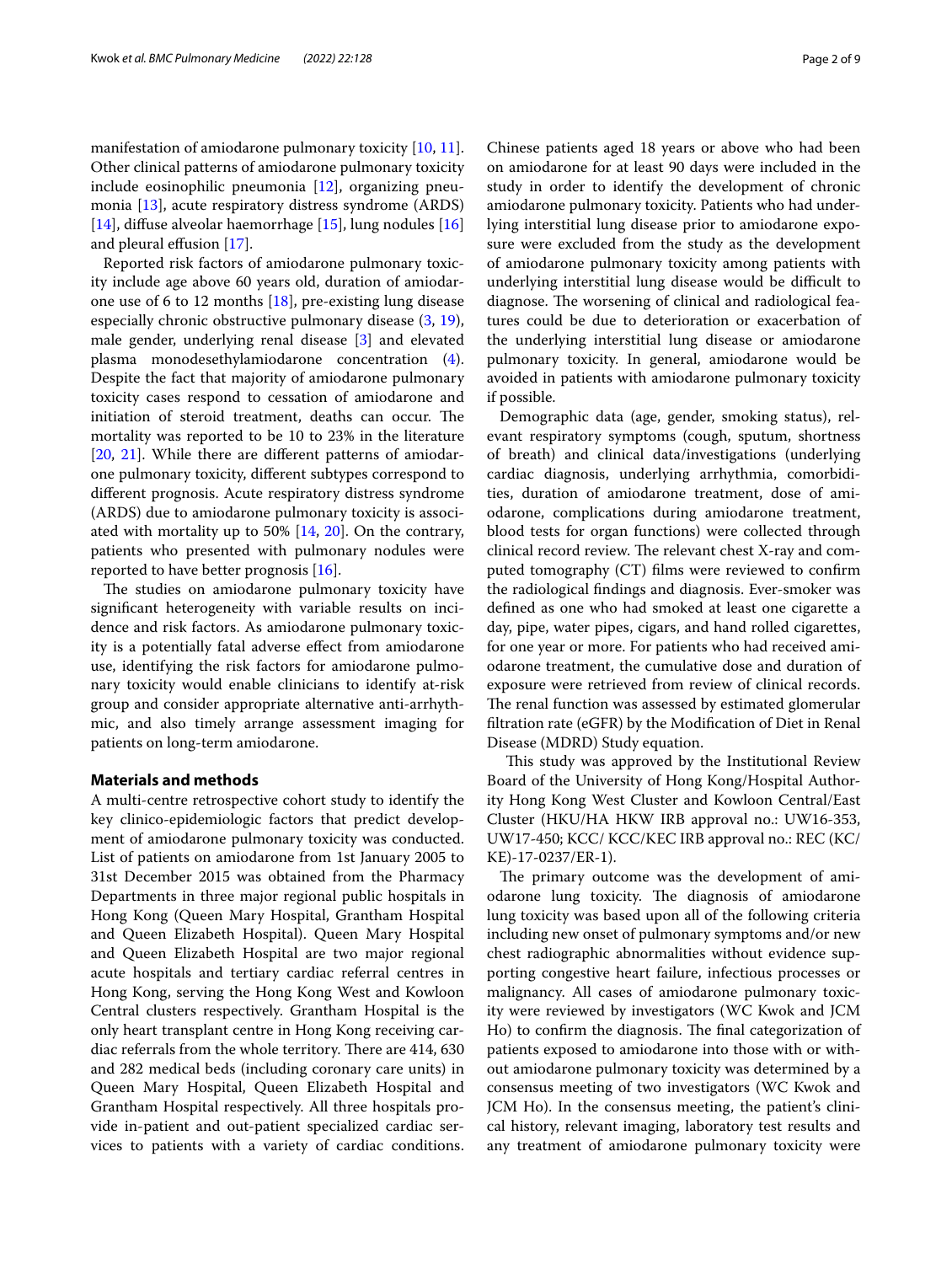reviewed. Those who fulfilled the aforementioned criteria were classifed to have amiodarone pulmonary toxicity.

## **Statistical analysis**

The demographic and clinical data are described in actual frequency or mean  $+/-$  SD. Baseline demographic and clinical data are compared between two outcome groups (with or without amiodarone pulmonary toxicity) by two sample proportion z test. Penalized logistic regression was used in the statistical analysis as the outcome is rare, providing bias-reduction for small sample size as well as yielding fnite and consistent estimates even in case of separation [\[22](#page-8-19), [23\]](#page-8-20). Multiple penalized logistic regression modeling is used to take into account of potential confounders including age, gender and smoking history of the subjects. Statistical signifcance is determined at the level of  $p=0.05$ . To develop a predictive rule, variables univariately associated  $(p<0.05)$  with development of amiodarone pulmonary toxicity were dichotomised or categorised and retained for multivariate testing. Cutoff points were identified using the following hierarchy: visual inspection of the receiver operator characteristic (ROC) curve; a clinically relevant cut-of; or a median split. Eligible variables were regressed against incidence of amiodarone pulmonary toxicity using backward stepwise methodology. Goodness-of-ft was assessed by Hosmer–Lemeshow statistic [\[21](#page-8-18)] and analysis of studentised residuals and leverage values identifed and evaluated outliers. All the statistical analyses are done using version 4.0.5 of R: The R Project for Statistical Computing.

## **Results**

A total of 1786 patients on amiodarone from 2005 to 2015 that fulflled the eligibility criteria were included in the study, with 8 patients with underlying interstitial lung diseases being excluded. Among the 1786 patients included, with 62.0% being male, mean age of  $73.6 +/-$ 14.0 years, and 28.8% current or ex-smokers. Ischaemic heart disease was the most common (40.7%) underlying cardiac diagnosis, while supraventricular arrhythmia, especially atrial fbrillation, was the most common (71.3%) indication for amiodarone. For those with underlying lung diseases, chronic obstructive pulmonary disease was the most common, occurring in 112 patients  $(6.27%$  of the whole study population). There were 34 patients who had amiodarone pulmonary toxicity, accounting for an incidence of 1.90%, while 267 (14.9%) had amiodarone related thyroid dysfunction.

Among the 34 patients with amiodarone pulmonary toxicity, the mean age was 78.6 years, 22 (64.7%) were males and 15 (44.1%) were current or ex-smokers. Equal number of patients was taking amiodarone for supraventricular arrhythmia and ventricular arrhythmias. For the underling cardiac diagnosis, 7 (20.6%) patients had atrial fbrillation/supraventricular tachycardia alone, while 17 (50.0%), 1 (2.9%), and 6 (17.7%) had ischemic heart disease, chronic rheumatic heart disease and cardiomyopathy respectively. Eight (23.5%) patients had underlying lung diseases, including 1 (2.9%), 1 (2.9%), and 6 (17.6%) with asthma, bronchiectasis and COPD respectively. The mean estimated glomerular fltration rate (eGFR) was  $60.8$  ml/min/ $1.73$ m<sup>2</sup> by the MDRD Study equation. Seven patients (20%) had amiodarone related thyroid dysfunction, with 2 (5.9%) thyrotoxicosis and 5 (14.7%) hypothyroidism. The demographics of the included patients are summarized in Table [1](#page-3-0). The median time to develop amiodarone pulmonary toxicity was 66.8 months (Interquartile range  $=74.5$ ).

Older age, ventricular arrhythmia, underlying lung disease, longer duration of amiodarone use and higher cumulative dose of amiodarone were identifed risk factors for development of amiodarone pulmonary toxicity. In univariate penalized logistic regression, the odds ratios (ORs) for age, ventricular arrhythmia, cumulative dose of amiodarone, duration of amiodarone use and underlying lung disease were 1.032 (95% confdence interval CI 1.002–1.063; *p*=0.039), 2.564 (95% CI 1.299–5.063; *p*=0.007), 4.556 (95% CI 1.781–11.653; *p*=0.002), 1.010 (95% CI 1.004–1.016; *p*=0.002), and 3.779 (95% CI 1.778–8.033;  $p = 0.001$ ) respectively.

Multivariable penalized logistic regression was performed with toxicity adjusted for age, gender and smoking history. The OR was 1.047 (95% CI 1.010-1.085; *p*=0.013) for age, 2.511 (95% CI 1.146–5.501; *p*=0.021) for ventricular arrhythmia, 2.703 (95% CI 1.053–6.935;  $p=0.039$ ) for underlying lung disease and 4.762 (95%) CI 1.310–17.309;  $p=0.018$ ) for cumulative dose of amiodarone.

Details of the statistical analysis of risk factors for amiodarone pulmonary toxicity are shown in Table [2.](#page-3-1)

Further work was done to categorize patients into risk groups, based on their risk of developing amiodarone pulmonary toxicity. Covariates with *p* < 0.05 (age with cut-off at 65 and 75, underlying arrhythmia, underlying lung disease and cumulative dose of amiodarone at cut-off at  $1000$  g) were included in the multivariate model to build the scoring system. One or two points were assigned to each risk factor and a fve-point risk factor score is developed. Patients with 3 points or more were at increased risk of developing amiodarone pulmonary toxicity. At receiver operating characteristic curve (ROC) analysis, this score that defned highrisk group had area under the curve (AUC) of 0.733 (95% CI 0.652–0.8[1](#page-4-0)3, *p* value < 0.001) (Fig. 1). The final prognostic score was the sum of individual scores, which were assigned with reference to the regression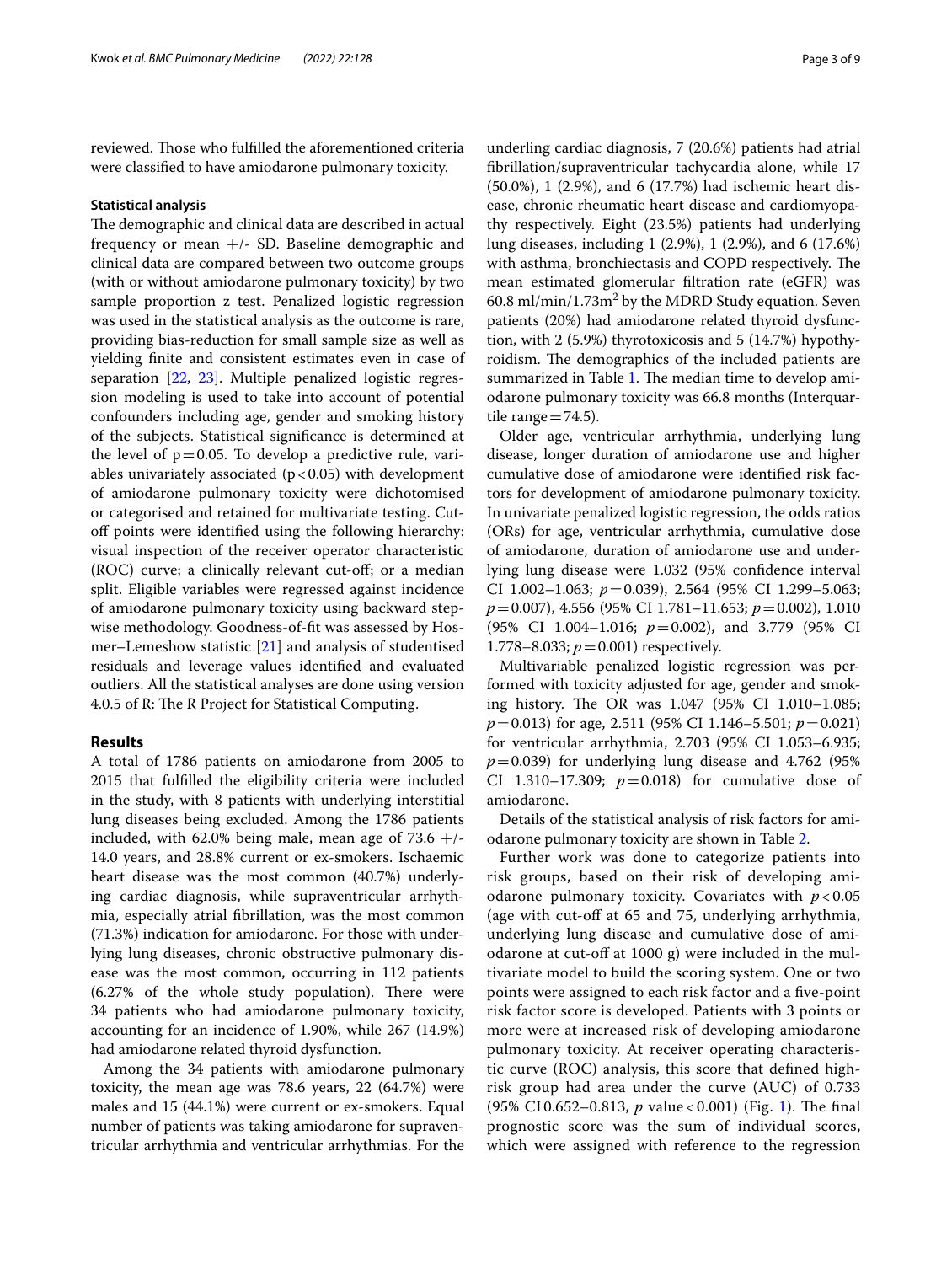# <span id="page-3-0"></span>**Table 1** Baseline demographic and clinical characteristics of 1786 patients treated with amiodarone

|                                        | Mean $\pm$ SD or number (%)           |                                          | p value |
|----------------------------------------|---------------------------------------|------------------------------------------|---------|
|                                        | With amiodarone pulmonary<br>toxicity | Without amiodarone pulmonary<br>toxicity |         |
| Gender, male                           | 22 (64.7%)                            | 1085 (61.9%)                             | 0.741   |
| Age, years                             | 78.6 ± 11.7                           | $73.6 \pm 14.1$                          | 0.110   |
| Current or ex-smoker                   | 15 (44.1%)                            | 500 (28.5%)                              | 0.047   |
| Cardiac diagnosis                      |                                       |                                          | 0.231   |
| Arrhythmia alone                       | 7(20.6%)                              | 462 (26.4%)                              | 0.308   |
| Ischemic heart disease                 | 17 (50.0%)                            | 710 (40.5%)                              | 0.420   |
| Chronic rheumatic heart disease        | $1(2.9\%)$                            | 249 (14.2%)                              | 0.183   |
| Cardiomyopathy                         | 6(17.6%)                              | 247 (14.1%)                              | 0.397   |
| Miscellaneous                          | $3(8.8\%)$                            | 84 (4.8%)                                | 0.207   |
| Underlying arrhythmia                  |                                       |                                          |         |
| Supraventricular arrhythmia            | 17 (50.0%)                            | 1259 (71.9%)                             | 0.005   |
| Ventricular arrhythmia                 | 17 (50.0%)                            | 491 (28.1%)                              | 0.009   |
| Underlying lung disease                |                                       |                                          | 0.071   |
| Asthma                                 | $1(2.9\%)$                            | 40 (2.3%)                                | 0.683   |
| <b>Bronchiectasis</b>                  | $1(2.9\%)$                            | 23 (1.3%)                                | 0.332   |
| Chronic obstructive pulmonary disease  | 6(17.6%)                              | 106 (6.1%)                               | 0.005   |
| Miscellaneous                          | $0(0\%)$                              | $3(0.2\%)$                               | 0.824   |
| eGFR, $ml/min/1.73m2$                  | $60.8 \pm 24.7$                       | $64.4 \pm 32.1$                          | 0.303   |
| Duration of amiodarone, months         | $70.5 \pm 43.1$                       | $46.1 \pm 54.3$                          | 0.019   |
| Daily amiodarone dose, mg              | $170.6 \pm 52.4$                      | $165.3 \pm 70.2$                         | 0.252   |
| Cumulative dose, gram                  | $356 \pm 246$                         | $217 \pm 306$                            | 0.421   |
| Amiodarone related thyroid dysfunction |                                       |                                          | 0.535   |
| Thyrotoxicosis                         | $2(5.9\%)$                            | 100 (5.7%)                               | 0.326   |
| Hypothyroidism                         | 5 (14.7%)                             | 160 (9.1%)                               | 0.910   |

Bold indicates factors that are statistically signifcant

<span id="page-3-1"></span>**Table 2** Penalized logistic regression model to predict amiodarone pulmonary toxicity

| <b>Variables</b>                       | Univariate analysis<br>Odds ratios (95% CI) | p value | Multivariable analysis<br>Odds ratios (95% CI) | p value |
|----------------------------------------|---------------------------------------------|---------|------------------------------------------------|---------|
| Gender, male                           | $0.887(0.436 - 1.805)$                      | 0.741   |                                                |         |
| Age, years*                            | 1.032 (1.002-1.063)                         | 0.039   | 1.047 (1.010-1.085)                            | 0.013   |
| Current or ex-smoker                   | 1.977 (0.997-3.921)                         | 0.051   |                                                |         |
| Underlying lung disease*               | 3.779 (1.778-8.033)                         | 0.001   | 2.703 (1.053-6.935)                            | 0.039   |
| Ventricular arrhythmia*                | 2.564 (1.299-5.063)                         | 0.007   | 2.511 (1.146-5.501)                            | 0.021   |
| $\epsilon$ GFR                         | $0.996(0.985 - 1.008)$                      | 0507    |                                                |         |
| Duration of amiodarone use             | 1.010 (1.004-1.016)                         | 0.002   |                                                |         |
| Daily amiodarone dose                  | $.001(0.997 - 1.005)$                       | 0.662   |                                                |         |
| Amiodarone-related thyroid dysfunction | 1.481 (0.638–3.436)                         | 0.360   |                                                |         |
| Cumulative dose of amiodarone*         | 4.556 (1.781-11.653)                        | 0.002   | 4.762 (1.310-17.309)                           | 0.018   |
|                                        |                                             |         |                                                |         |

Bold indicates factors that are statistically signifcant

\*Factors that are statistically signifcant after adjustment for age, gender and smoking history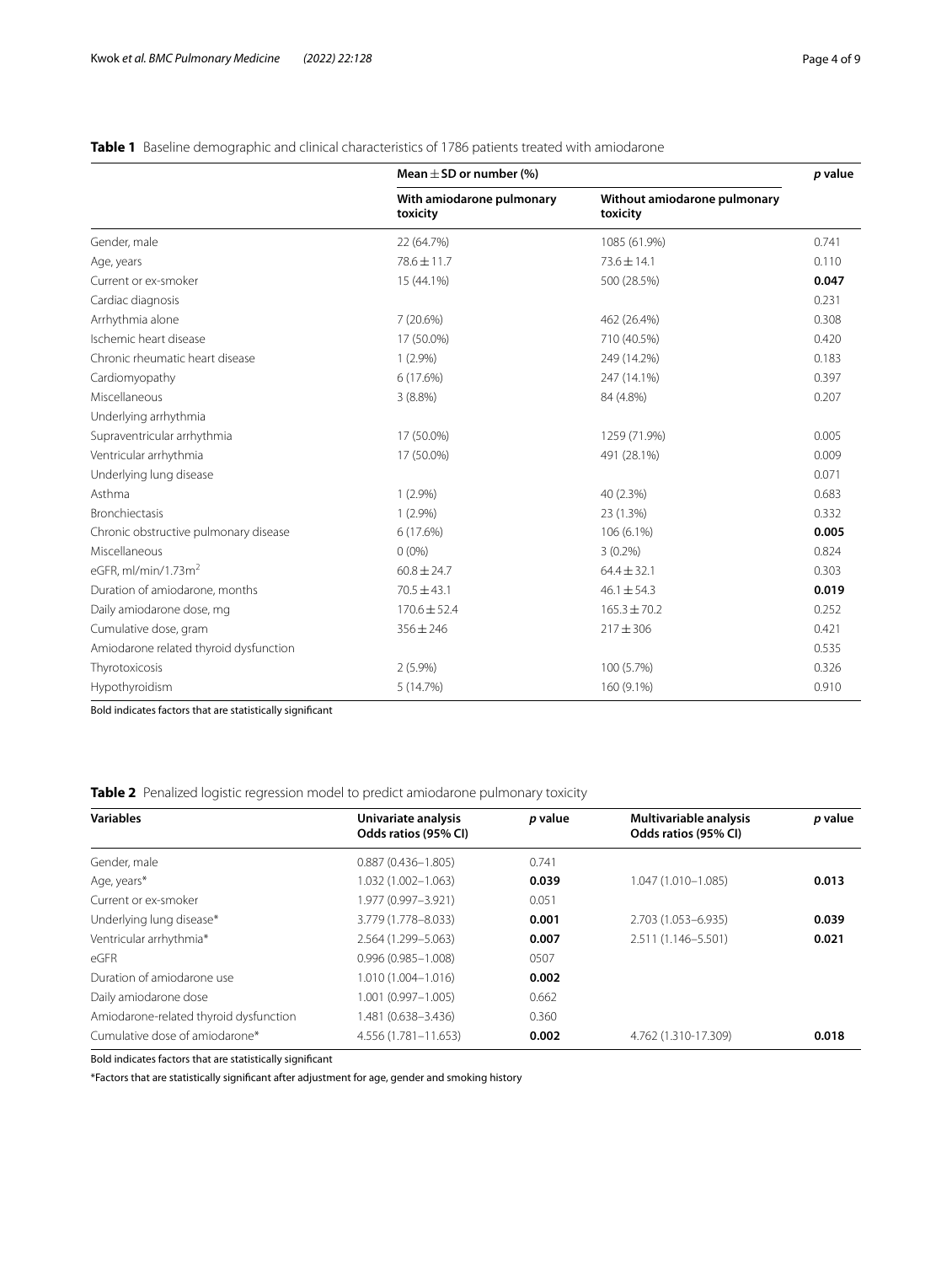

<span id="page-4-1"></span><span id="page-4-0"></span>**Table 3** Prediction score for development of amiodarone pulmonary toxicity

| <b>Risk factors</b>               | Score |
|-----------------------------------|-------|
| Age (years)                       |       |
| <65                               | 0     |
| $65 - 74$                         |       |
| > 75                              | 2     |
| Underlying arrhythmia             |       |
| Supra-ventricular arrhythmia      | 0     |
| Ventricular arrhythmia            |       |
| Underlying lung disease           |       |
| No                                | ∩     |
| Yes                               |       |
| Cumulative dose of amiodarone (g) |       |
| < 1000                            | ∩     |
| >1000                             |       |

<span id="page-4-2"></span>**Table 4** Probability of developing amiodarone pulmonary toxicity by the prediction rule

| Score          | Probability<br>(%) |
|----------------|--------------------|
| $\mathbf 0$    | 0.3                |
| 1              | 0.6                |
| $\overline{2}$ | 1.5                |
| 3              | 5.0                |
| >4             | 6.3                |

coefficients of the model. The scoring system is listed in Tables [3](#page-4-1) and [4.](#page-4-2) The Kaplan-Meier curves for the four risk factors were shown in Figs. [2](#page-5-0), [3](#page-5-1), [4](#page-6-0) and [5.](#page-6-1)

# **Discussion**

To our best knowledge, the current study is one of the largest scale studies on amiodarone pulmonary toxicity in an Asian population. A total of 34 cases with amiodarone pulmonary toxicity were identifed among 1786 patients taking amiodarone from 2005 to 2015, accounting for an estimated incidence of 1.9%. The following factors were also identifed to be signifcantly associated with amiodarone pulmonary toxicity, namely age, ventricular arrhythmia, cumulative dose of amiodarone and underlying lung disease. Apart from identifying the risk factors of amiodarone pulmonary toxicity, we also developed a fve-point prediction rule based on the fndings from multivariable penalized logistic regression. From the prediction rule, patients with 3 or more points are at increased risk of developing amiodarone pulmonary toxicity. Those with 3 and 4 points had 5.0% and 6.3% risk of developing amiodarone pulmonary toxicity respectively. This easy to use prediction rule may help clinicians to identify patients at risk of developing amiodarone pulmonary toxicity and consider early switch to an alternative anti-arrhythmic when appropriate.

Age has been shown to be associated with amiodarone pulmonary toxicity in the literature, with hazard ratio of 1.01 per year for patients above the age of 60 years [\[24](#page-8-21)]. Elderly patients are likely to have more co-morbidities and lower pulmonary reserve, which predispose them to the development of clinically evident amiodarone pulmonary toxicity. The relationship between underlying arrhythmia and amiodarone pulmonary toxicity can be related to the indication of amiodarone. In this study, ventricular arrhythmia is found to be signifcantly associated with amiodarone pulmonary toxicity, which is still valid in multivariable penalized logistic regression after adjusting for age, gender and smoking history. Ventricular arrhythmia is in general more dangerous than supraventricular arrhythmia with limited choice of antiarrhythmic. We examined the characteristics of patients with supraventricular and ventricular arrhythmia. The age, daily amiodarone dose, duration of amiodarone and cumulative amiodarone dose were similar in both groups. This suggests that the observed association cannot be explained by the dose or duration of amiodarone exposure. The exact reason for this observation remains elusive.

The issue on dose of amiodarone and its toxicity has been assessed in prior studies. Cumulative dose of amiodarone has been shown to be associated with toxicity and this is again demonstrated in the current study.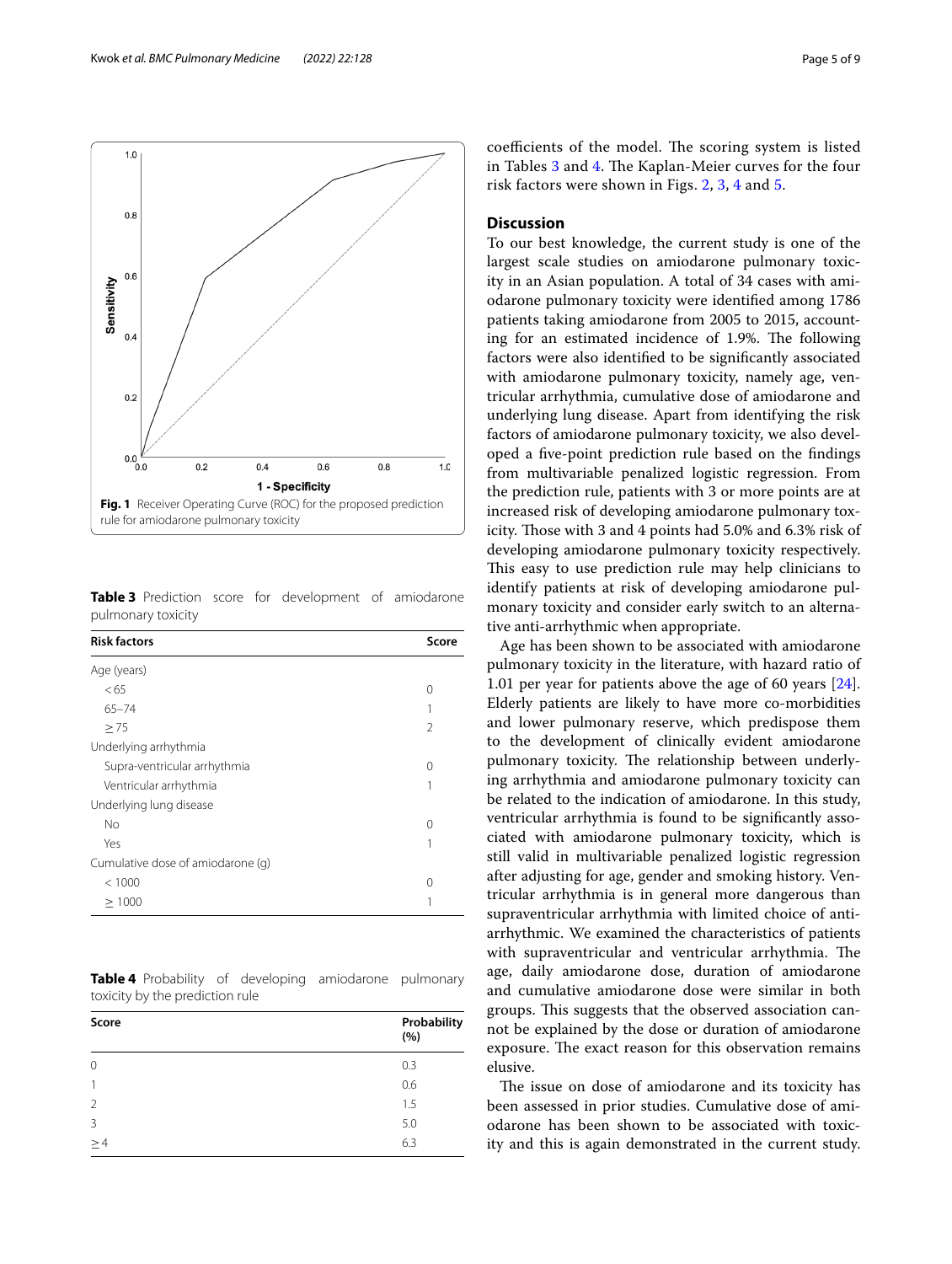

<span id="page-5-0"></span>

<span id="page-5-1"></span>The development of amiodarone pulmonary toxicity long after exposure (months to years) is also consistent with cumulative toxic efects. In our study, lower dose amiodarone (less than 200 mg daily) can also lead to amiodarone pulmonary toxicity, suggesting that the cumulative efect with prolonged exposure is the key risk factor.

Underlying lung disease has been reported to be associated with amiodarone pulmonary toxicity and is also shown in the current study, though there is conficting evidence in the literature. In the Atrial Fibrillation Follow-up Investigation of Rhythm Management (AFFIRM) study, preexisting pulmonary disease was shown to be associated with a higher risk of diagnosed amiodarone pulmonary toxicity [\[25](#page-8-22)]. Nonetheless, use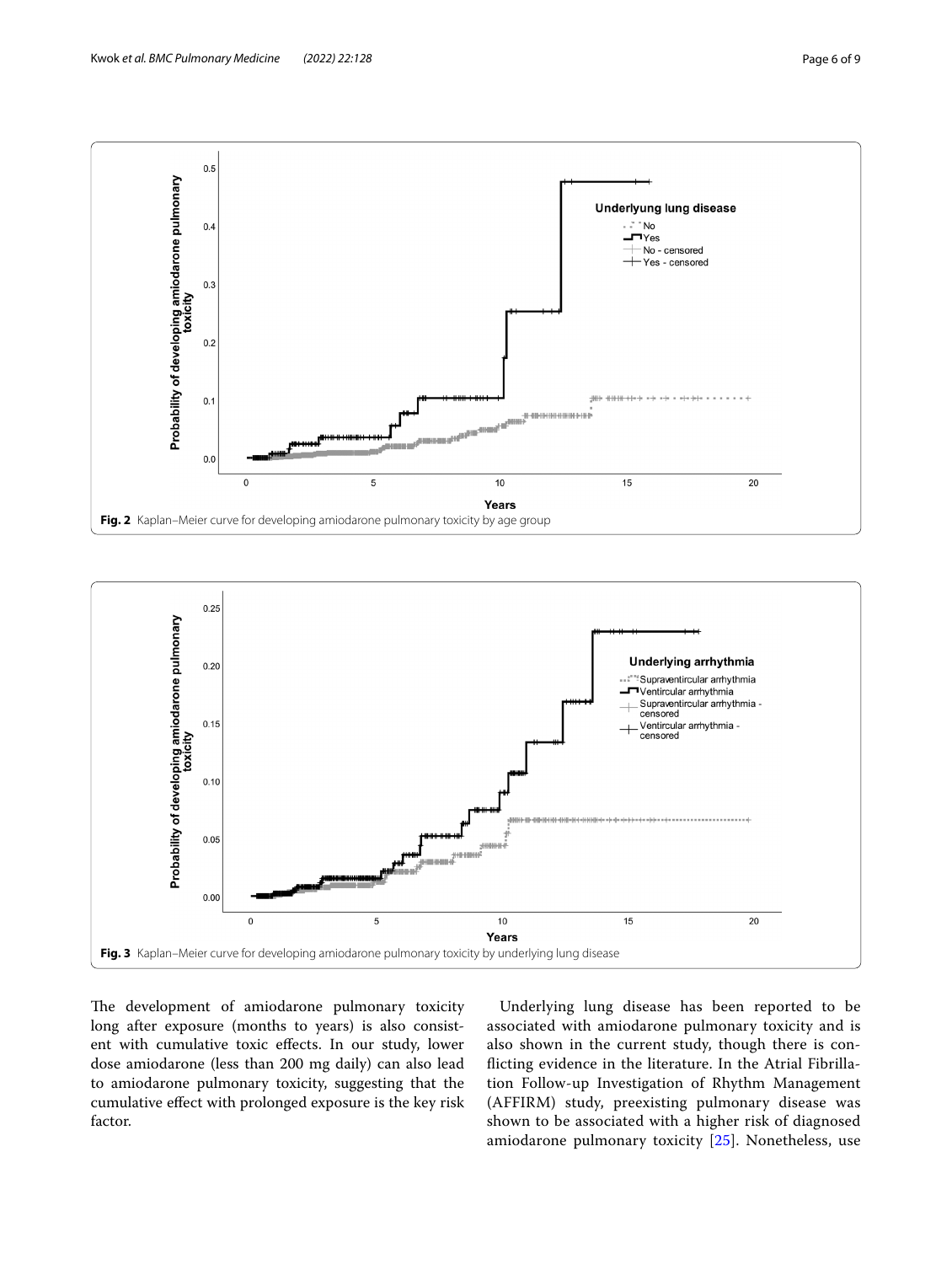

<span id="page-6-0"></span>

<span id="page-6-1"></span>of amiodarone in the presence of preexisting pulmonary disease did not increase pulmonary death and allcause mortality rate. On the contrary, the Congestive Heart Failure-Survival Trial of Antiarrhythmic Therapy (CHF-STAT) study demonstrated no accelerated loss of difusing capacity for carbon monoxide (DLCO) among patients with COPD who received amiodarone, compared with those who received placebo [[26](#page-8-23)]. However the CHF-STAT study only had 519 subjects and 269 of them were taking amiodarone. With the low incidence of amiodarone pulmonary toxicity (as low as 1% in some studies), the relatively small sample size in the CHF-STAT study did not provide sufficient statistical power in identifying this association. There is also some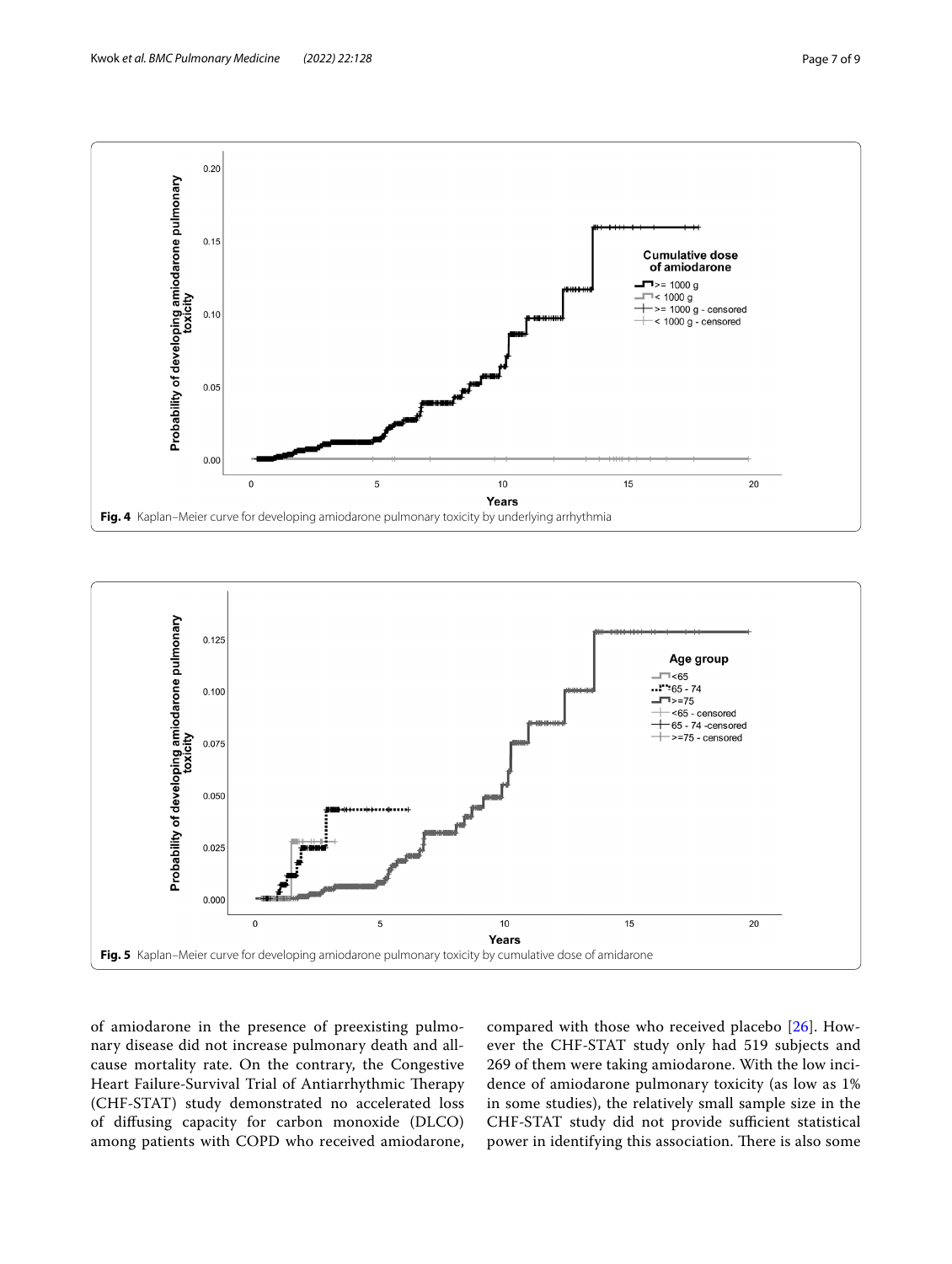criticism that patients with limited pulmonary reserve become symptomatic earlier in their course than other individuals, which makes underlying lung disease apparently a risk factor of amiodarone pulmonary toxicity.

There are also discrepancies from the literature regarding other risk factors of amiodarone pulmonary toxicity. In this study, gender was not found to be signifcantly associated with amiodarone pulmonary toxicity. Jackevicius et al. reported that male gender was associated with amiodarone pulmonary toxicity [\[3](#page-8-2)]. But male patients are more likely to have underlying COPD and the relationship between gender and amiodarone pulmonary toxicity may partly be explained and confounded by underlying COPD in the male patients. Male patients may also have ischemic heart disease with subsequent ventricular arrhythmia. The association between amiodarone pulmonary toxicity and gender may be medicated by the co-morbidities instead of gender itself. Regarding the association between underlying renal disease and amiodarone pulmonary toxicity, it was shown to have a hazard ratio of 1.26 according to Jackevicius's study [[3\]](#page-8-2). But it is known that amiodarone is metabolized by the liver and excreted via hepatobiliary route. There is minimal elimination of both amiodarone and monodesethylamiodarone by the kidneys due to large volume of distribution and extensive protein binding. Thus dose adjustment is not necessary for patients with renal function impairment or even those receiving renal replacement therapy. Theoretically, underlying renal impairment does not afect the serum level of both amiodarone and monodesethylamiodarone, hence minimal impact on risk of amiodarone pulmonary toxicity. This is in line with the fnding from the current study.

Although amiodarone is well-known to cause pulmonary toxicity and thyroid dysfunction, it remains one of the most commonly used anti-arrhythmics as it is available in both oral and parenteral route, with a wide range of indications. Other pharmacological and interventional treatment options are also available for supraventricular and ventricular arrhythmia, with diferent risks of adverse events.

There are several limitations of this study. First of all, only 34 patients with amiodarone pulmonary toxicity can be identified. The relatively small number of cases with amiodarone pulmonary toxicity limits the statistical analysis on potential risk factors, especially in performing subgroup analysis with even smaller sample size. Penalized logistic regression was therefore used to correct the bias of estimation due to rare occurrence of amiodarone pulmonary toxicity. Nonetheless, our study is one of the largest scale in Asia, which included 1786 patients with amiodarone exposure. A population-based study with much bigger sample size is needed to confrm our fndings and validate the prediction rule for development of amiodarone pulmonary toxicity. The prediction rule that we developed may have the problem of overftting as cross-validation was not conducted. While a prediction rule was developed, ideally using an independent cohort to validate the results could help to assess the performance of the rule. Internal validation techniques could be applied to correct for overftting and optimism but the accuracy would still be substantially lower than using an independent cohort. It was proposed that when overftting could not be adequately prevented or adjusted during development of the rule, all regression coefficients could be adjusted with a single correction factor estimated from the data of new patients in the validation set [\[27\]](#page-8-24). Recruiting an independent cohort to validate the prediction rule that we proposed would solve this problem. As a study that aim to examine the risks development of amiodarone pulmonary toxicity, the patients were identifed by their record of amiodarone prescription. Patients taking some other drugs that can potentially cause pulmonary toxicity together with amiodarone were excluded in this study in order to avoid diagnostic uncertainty in these cases Serum monodesethylamiodarone level was not measured in this study given the retrospective design. The test is unavailable as a standard routine in the biochemistry laboratory in Hong Kong. Serum monodesethylamiodarone level has been shown to be associated with amiodarone pulmonary toxicity and is worth assessing in a prospective study setting. The cumulative dose of amiodarone which has been investigated in this study may serve as a surrogate when the serum monodesethylamiodarone level is not available, though the serum monodesethylamiodarone level can be afected by liver function impairment and CYP3A4 genetic polymorphism apart from the cumulative dose of amiodarone.

# **Conclusions**

The incidence of amiodarone pulmonary toxicity among Chinese patients in Hong Kong is estimated to be 1.9% in this study. Age, underlying lung disease, ventricular arrhythmia and cumulative dose of amiodarone are associated with the development of amiodarone pulmonary toxicity. A simple prediction rule is developed to risk stratify patients with amiodarone exposure.

#### **Acknowledgements**

.

We would like to acknowledge the team members in the Cardiology and Respiratory division of Queen Mary Hospital, Queen Elizabeth Hospital and Grantham Hospital in managing the patients. We would also like to acknowledge the support from Hong Kong College of Physicians in supporting this clinical study.

We would like to acknowledge the team members in the Cardiology and Respiratory division of Queen Mary Hospital, Queen Elizabeth Hospital and Grantham Hospital in managing the patients. We would also like to acknowledge the support from Hong Kong College of Physicians in supporting this clinical study.